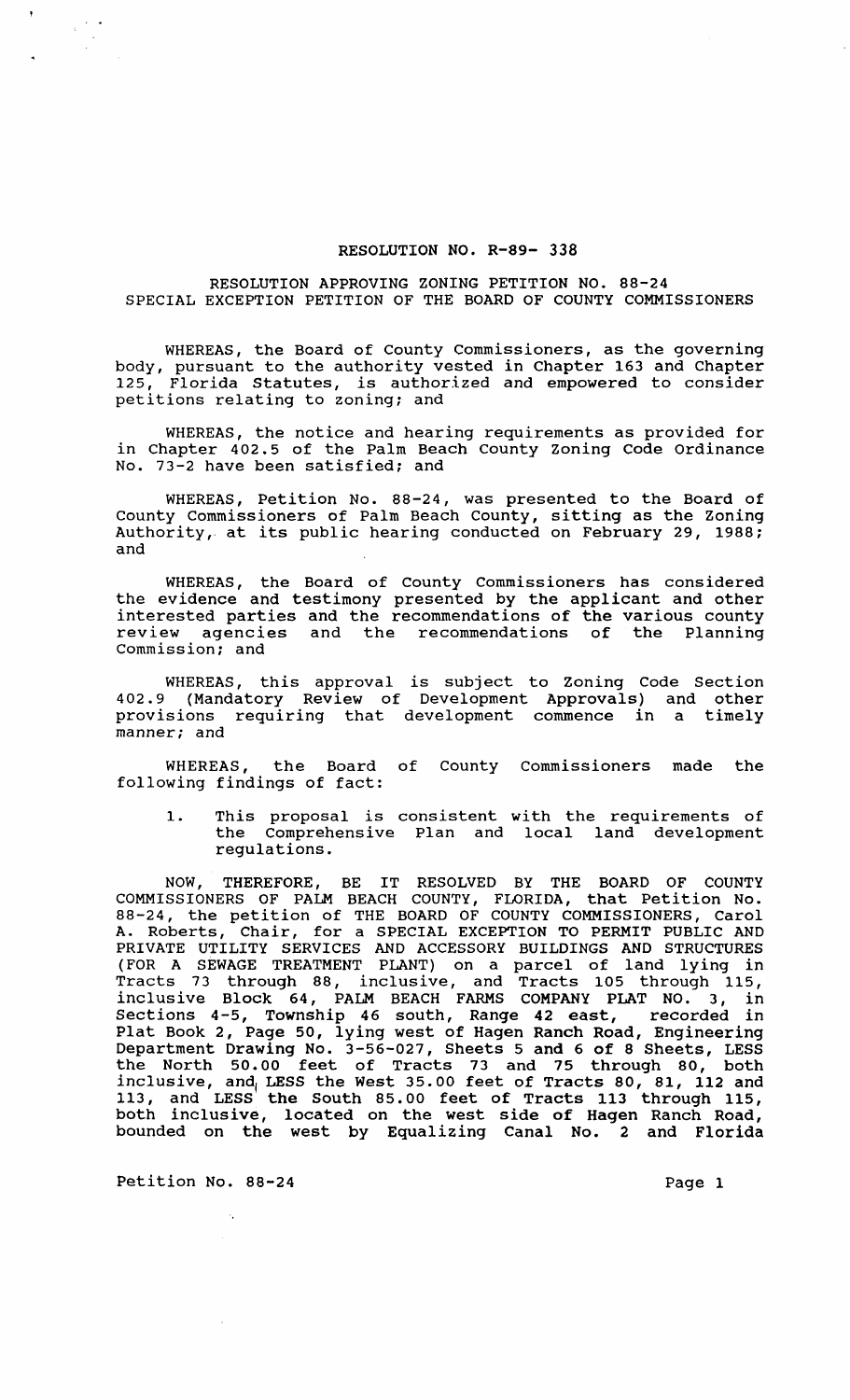Turnpike (Sunshine state Parkway), bounded on the north by Lake Worth Drainage District Lateral Canal No. 29 and to the south by Lake Worth Drainage District Lateral Canal No. 30, in a AR-Agricultural Residential zoning District, was approved as advertised, subject to the following conditions:

- 1. Prior to certification the master plan shall be amended to indicate the following:
	- a. Required 25 foot access dimension.
- 2. The buffer located on the southern portion of the treatment facility that consists of predominately prohibited tree species shall be eradicated as follows:
	- a. The northern half of the buffer shall be eradicated concurrent with the construction of Phase I of the treatment plant. A buffer shall be installed meeting the requirements of Condition No. 4 below, prior to the issuance of a Certificate of Occupancy.
	- b. The southern half of the buffer shall be eradicated concurrently with the construction of Flavor pict Road or concurrent with construction of Phase II of the treatment facility.
- 3. Prior to master plan certification the petitioner shall submit documentation verifying the abandonment of the east-west 30 foot road reservation that traverses the site.
- 4. The petitioner shall amend the master plan to indicate berming and similar planting guidelines (as illustrated on Exhibit 3, section AA) for the southern portion of the site.
- 5. Concurrent with the application for site plan review committee, the petitioner shall submit specifications which will outline the proposed distribution of mitch with cacting one proposed discribution of<br>materials on site and a management plan which will materials on site and a management pian which will management plan shall also indicate how the various communities will be re-established, maintained and sustained.
- 6. The developer shall retain the stormwater runoff in accordance with all applicable agency requirements in effect at the time of the permit application. However, at a minimum, this development shall retain onsite three (3) inches of the stormwater runoff generated by a three (3) year-one (1) hour storm as required by the Permit Section, Land Development Division. The

Petition No. 88-24 Page 2

 $\mathcal{A}_\bullet$ 

 $\label{eq:2} \frac{1}{\sqrt{2\pi}}\sum_{\substack{\mathbf{p}\in\mathbb{R}^3\\ \mathbf{p}\in\mathbb{R}^3}}\frac{1}{\sqrt{2\pi}}\sum_{\substack{\mathbf{p}\in\mathbb{R}^3\\ \mathbf{p}\in\mathbb{R}^3}}\frac{1}{\sqrt{2\pi}}\sum_{\substack{\mathbf{p}\in\mathbb{R}^3\\ \mathbf{p}\in\mathbb{R}^3}}\frac{1}{\sqrt{2\pi}}\sum_{\substack{\mathbf{p}\in\mathbb{R}^3\\ \mathbf{p}\in\mathbb{R}^3}}\frac{1}{\sqrt{2\pi}}\$ 

 $\sim$   $\mu$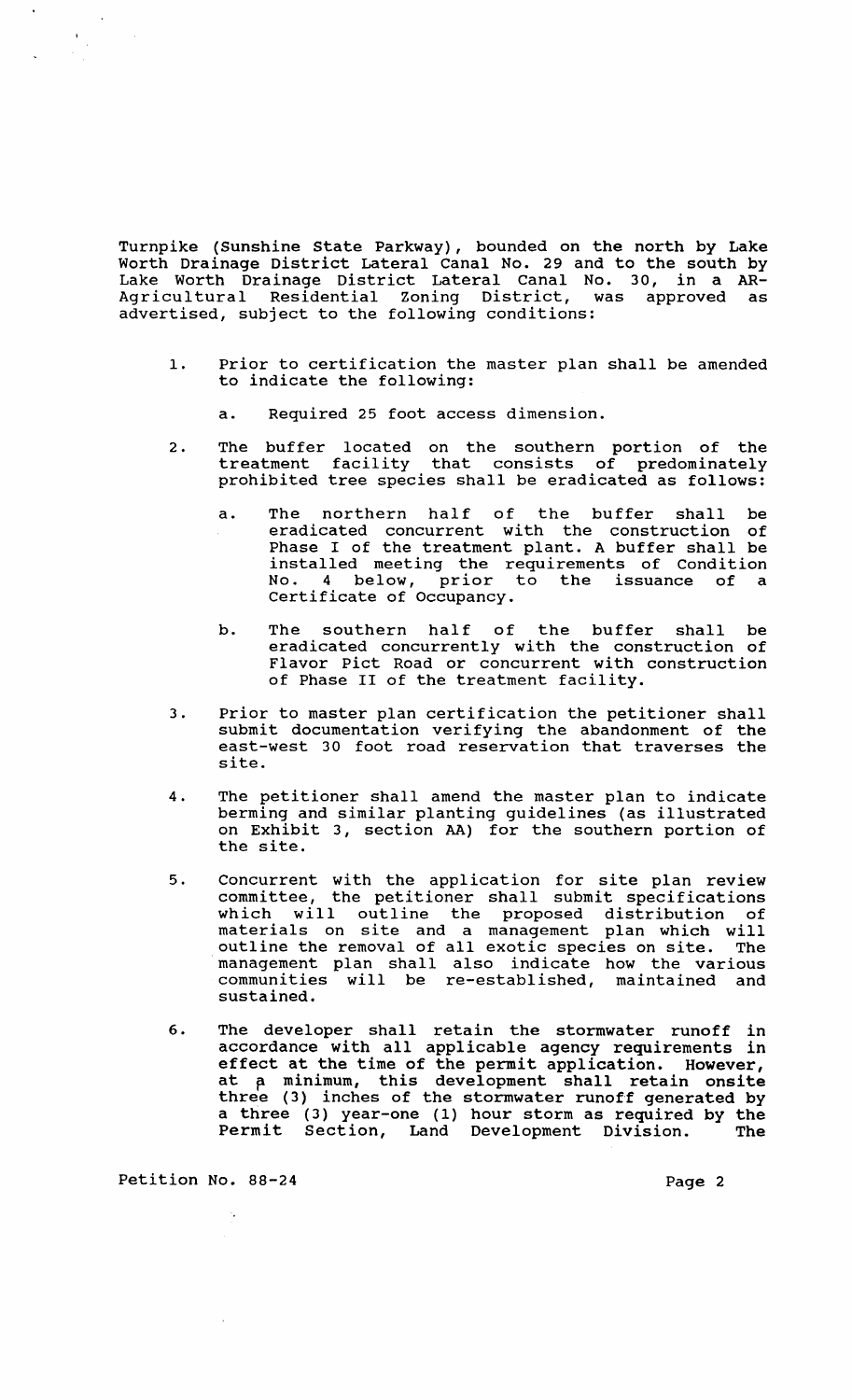drainage system shall be maintained in an acceptable condition as approved by the County Engineer. In the event that the drainage system is not adequately maintained as determined by the County Engineer, this matter will be referred to the Code Enforcement Board for enforcement.

- 7. If required by the County Engineer or the South Florida water Management District, the developer shall design the drainage system such that storm water runoff from the parking areas and paved surfaced shall be separate from those areas which may contain hazardous or undesirable waste from the proposed site.
- 8. Prior to site plan certification, the property owner shall reserve to Palm Beach County the road right-ofway for Flavor Pict Road a total of 110 feet. This right-of-way shall be conveyed to Palm Beach County, at no cost to Palm Beach County, when requested by the County Engineer.
- 9. The property owner shall construct paved access to the site concurrent with onsite paving and drainage improvements.
- 10. Prior to site plan certification, the petitioner shall convey to the Lake Worth Drainage District the north 50 feet of Tracts 73-80 Block 64, according to the plat of the Palm Beach Farms Company, Plat No. 3, Plat Book 2 Pages 45-54 for the required right-of-way for Lateral Canal No. 29 and south 75 feet of Tracts 113-115 of Block 64 above for the required right-of-way for Lateral Canal No. 30, and the west 55 feet of Tracts 80, 81, 112 and 113 of Block 64 above for the required right-of-way for Equalizing Canal No. 2-E, by Quit Claim Deed or an Easement Deed in the form provided by the District.
- 11. Failure to comply with the conditions herein may result in the denial or revocation of a building permit; the issuance of a stop work order; the denial of a Certificate of Occupancy on any building or structure; or the denial or revocation of any permit or approval for any developer-owner, commercial-owner, lessee, or user of the subject property. Appeals from such action may be taken to the Palm Beach County Board of Adjustment or as otherwise provided in the Palm Beach County Zoning Code. Violations of the conditions herein shall constitute violations of the Palm Beach County
- Zoning Code.<br>12. Regular tank, tractor/trailer or dump truck traffic to Regular tank, tractor/trailer or dump truck traffic to<br>or from the plant shall not use Woolbright Road.

Petition No. 88-24 Page 3

 $\sim$   $\lambda$ 

 $\sim$   $\epsilon_{\rm g}$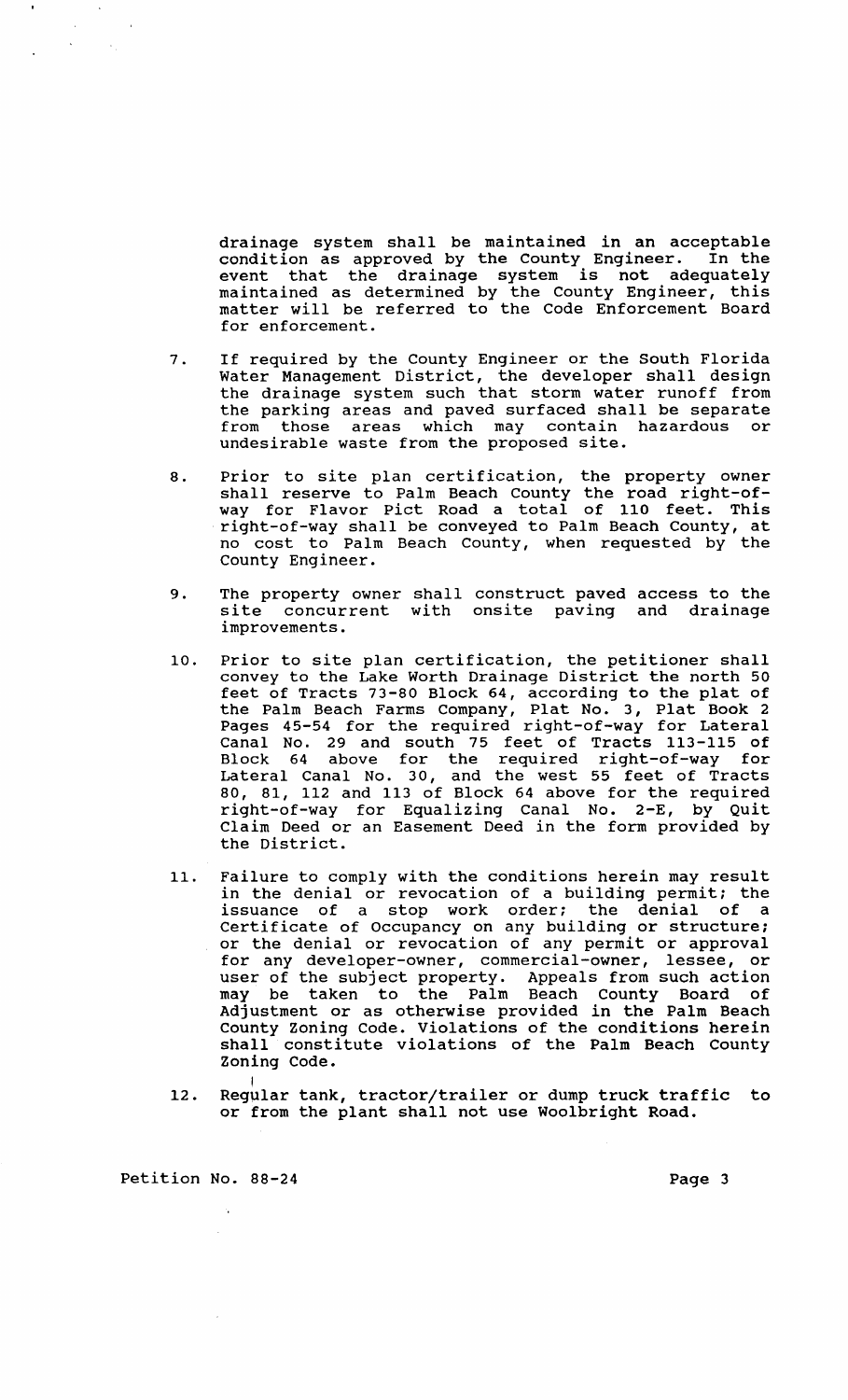- 13. All odor control systems shall be designed and installed with sufficient redundancy and stocking of spare parts to assure a minimum of 99.5% system reliability.
- 14. Odor control systems shall be provided for pretreatment building and the solids thickening and dewatering building. the
- 15. An air quality monitoring program shall be scientifically established prior to plant operation to establish ambient levels of hydrogen sulfide in the vicinity of the site and shall be continued on an ongoing basis after plant operations are initiated to assure that hydrogen sulfide levels off of the property are not deleteriously impacted by plant operation. Upon a finding of deleterious impact, immediate steps will be taken to identify and eliminate the source of the offending hydrogen sulfide. Objectionable odors as defined in Chapter 17-2 FAC, entitled "Air Pollution" shall be used in order to determine compliance with the provisions of Chapter 17-2 FAC. Objectionable odors shall be maintained at acceptable levels as defined in the state Air Pollution Code, Chapter 17.2 FAC.
- 16. The maximum height of structures on the site shall be limited to fifty-five (55) feet, excluding elevator bulkheads, or stairways, or similar elements, per Section 500.28 of the Zoning Code.

Petition No. 88-24 Page 4

 $\overline{1}$ 

 $\frac{1}{2} \sum_{i=1}^n \frac{1}{2} \sum_{j=1}^n \frac{1}{2} \sum_{j=1}^n \frac{1}{2} \sum_{j=1}^n \frac{1}{2} \sum_{j=1}^n \frac{1}{2} \sum_{j=1}^n \frac{1}{2} \sum_{j=1}^n \frac{1}{2} \sum_{j=1}^n \frac{1}{2} \sum_{j=1}^n \frac{1}{2} \sum_{j=1}^n \frac{1}{2} \sum_{j=1}^n \frac{1}{2} \sum_{j=1}^n \frac{1}{2} \sum_{j=1}^n \frac{1}{2} \sum_{j=$